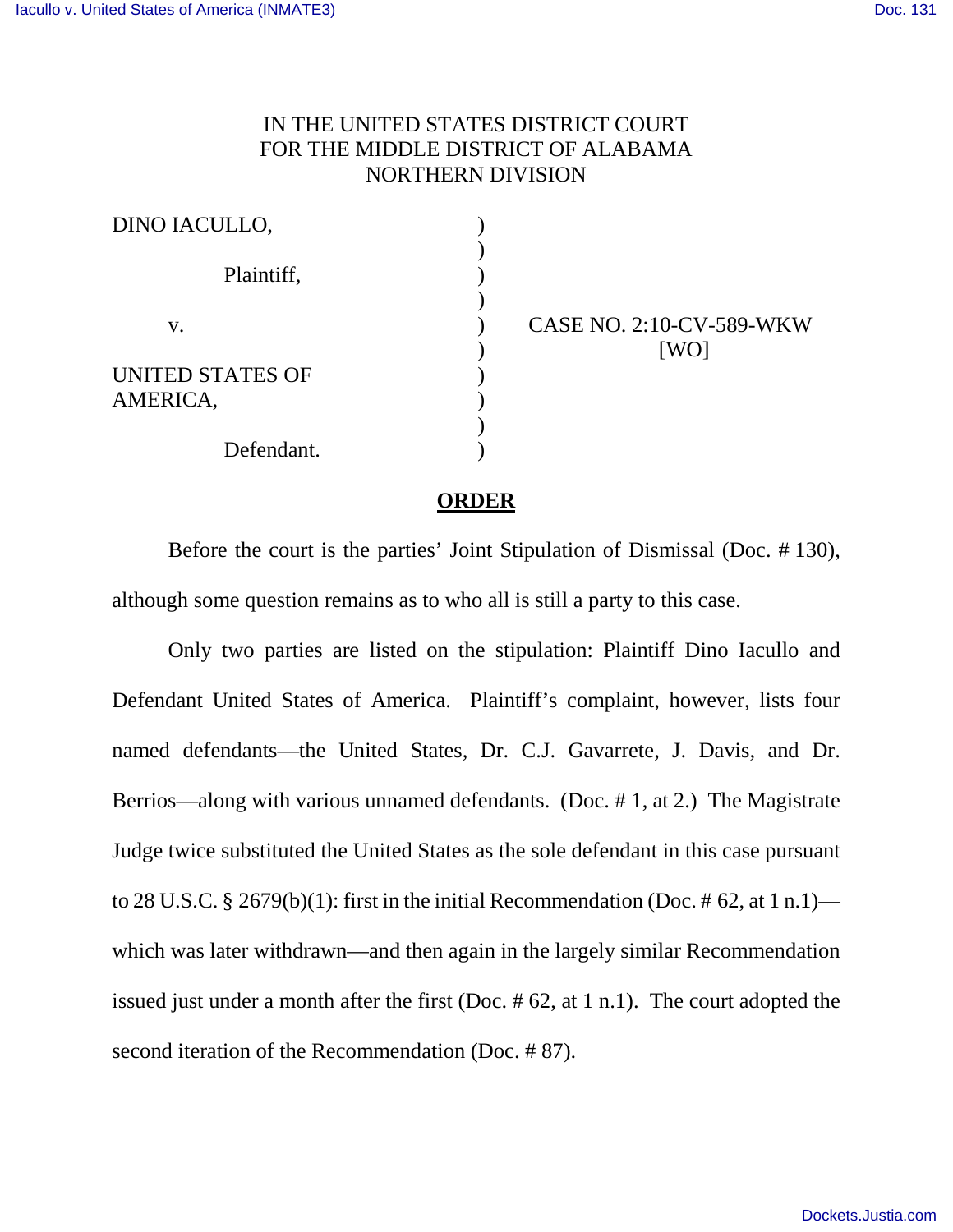But the Eleventh Circuit vacated the court's judgment and remanded on other grounds. *Iacullo v. United States*, 657 F. App'x 916, 920 (2016) (per curiam). The panel's opinion, however, did not address the substitution of the United States as the only party. Indeed, the opinion mentions only one defendant: "Defendant United States." *Id.* at 917; *see also, e.g.*, *id.* ("Plaintiff . . . filed this action . . . against the *United States* under the Federal Tort Claims Act . . . . The district court ordered *Defendant* to file a 'Special Report' addressing . . . *Defendant's* defenses . . . . *Defendant* compiled and submitted a declaration . . . " (emphasis added)). Thereafter, the parties, the Magistrate Judge, and the court appear to have operated (at least for the most part) under the assumption that the United States is the only defendant remaining in this action.

The confusion on this issue is reflected in the parties' Joint Stipulation of Dismissal. (Doc. # 130.) Although the text of the stipulation lists the United States as a singular defendant and the United States is the only defendant to have signed it, the caption muddies the waters by contradicting itself. The relevant part of the caption reads "United States of America, *et al.*, Defendant." The singular "Defendant" immediately follows "*et al.*," which of course suggests that there is more than one defendant in this case.

Because it is past time to clear up this confusion, the court ratifies the Magistrate Judge's substitution of the United States as the only defendant in this